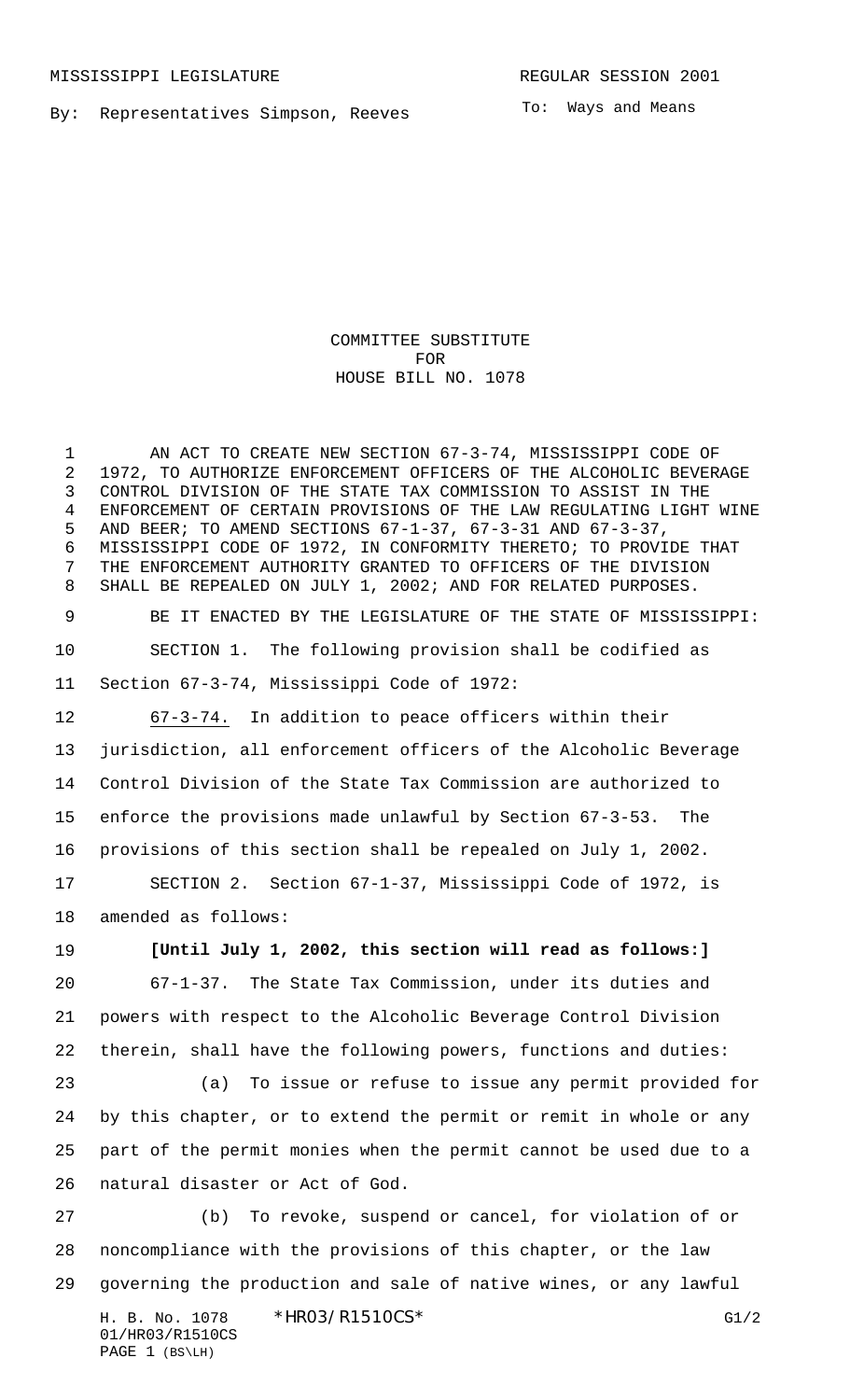rules and regulations of the commission issued hereunder, or for other sufficient cause, any permit issued by it under the provisions of this chapter; however, no such permit shall be revoked, suspended or cancelled except after a hearing of which the permit holder shall have been given reasonable notice and an opportunity to be heard. The board shall be authorized to suspend the permit of any permit holder for being out of compliance with an order for support, as defined in Section 93-11-153. The procedure for suspension of a permit for being out of compliance with an order for support, and the procedure for the reissuance or reinstatement of a permit suspended for that purpose, and the payment of any fees for the reissuance or reinstatement of a permit suspended for that purpose, shall be governed by Section 93-11-157 or 93-11-163, as the case may be. If there is any conflict between any provision of Section 93-11-157 or 93-11-163 and any provision of this chapter, the provisions of Section 93-11-157 or 93-11-163, as the case may be, shall control.

 (c) To prescribe forms of permits and applications for permits and of all reports which it deems necessary in administering this chapter.

 (d) To fix standards, not in conflict with those prescribed by any law of this state or of the United States, to secure the use of proper ingredients and methods of manufacture of alcoholic beverages.

 (e) To issue rules regulating the advertising of alcoholic beverages in the state in any class of media and permitting advertising of the retail price of alcoholic beverages.

 (f) To issue reasonable rules and regulations, not inconsistent with the federal laws or regulations, requiring informative labeling of all alcoholic beverages offered for sale within this state and providing for the standards of fill and shapes of retail containers of alcoholic beverages; however, such

H. B. No. 1078 \*HR03/R1510CS\* 01/HR03/R1510CS PAGE 2 (BS\LH)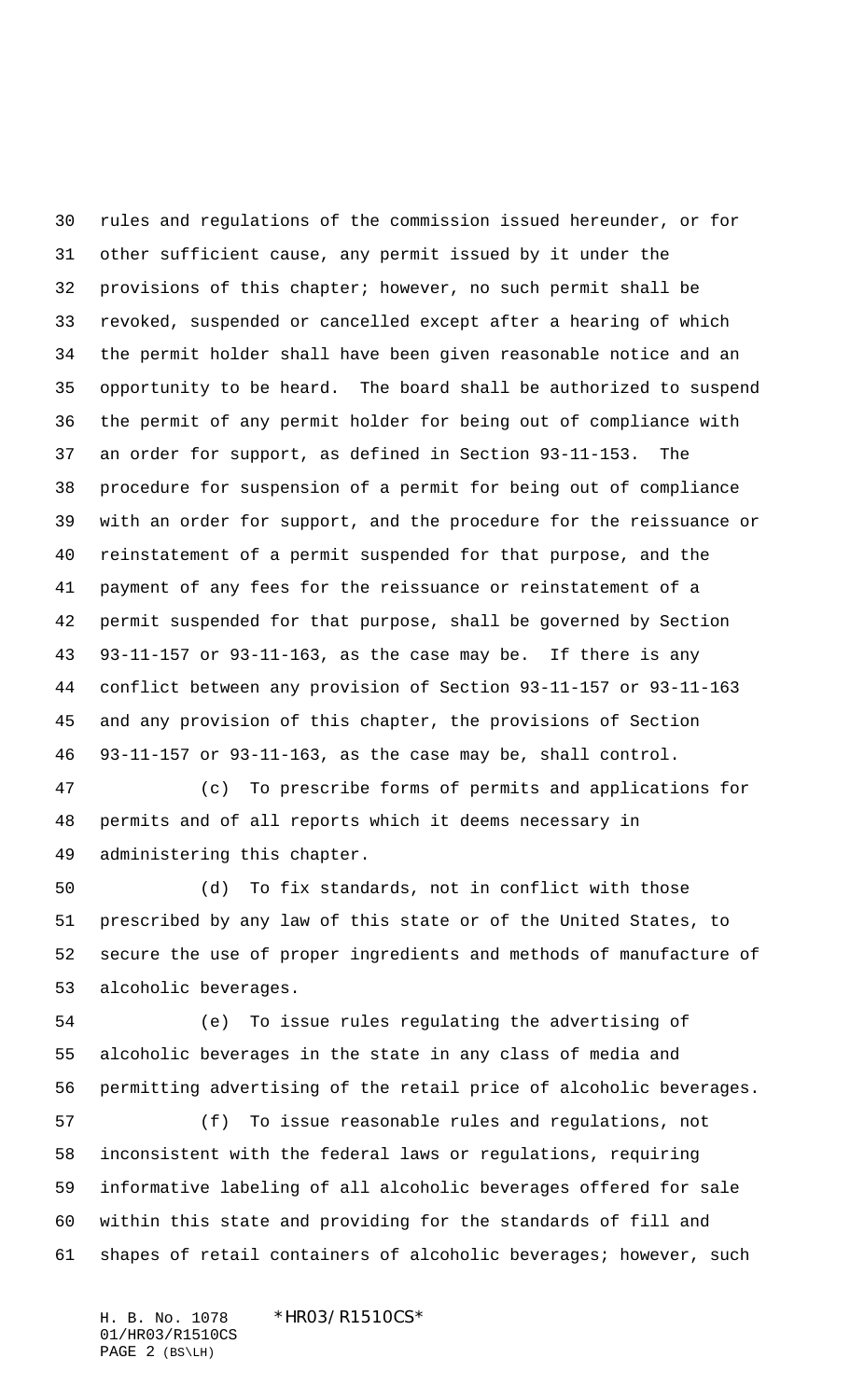containers shall not contain less than fifty (50) milliliters by liquid measure.

 (g) Subject to the provisions of subsection (3) of Section 67-1-51, to issue rules and regulations governing the issuance of retail permits for premises located near or around schools, colleges, universities, churches and other public institutions, and specifying the distances therefrom within which no such permit shall be issued. The alcoholic beverage control division shall not allow the sale or consumption of alcoholic beverages in or on the campus of any public school or college, and no alcoholic beverage shall be for sale or consumed at any public athletic event at any grammar or high school or any college.

 (h) To adopt and promulgate, repeal and amend, such rules, regulations, standards, requirements and orders, not inconsistent with this chapter or any law of this state or of the United States, as it deems necessary to control the manufacture, importation, transportation, distribution and sale of alcoholic liquor, whether intended for beverage or nonbeverage use in a manner not inconsistent with the provisions of this chapter or any other statute, including the native wine laws.

82 (i) To call upon other administrative departments of the state, county and municipal governments, county and city police departments and upon prosecuting officers for such information and assistance as it may deem necessary in the performance of its duties.

 (j) To prepare and submit to the Governor during the month of January of each year a detailed report of its official acts during the preceding fiscal year ending June 30, including such recommendations as it may see fit to make, and to transmit a like report to each member of the Legislature of this state upon the convening thereof at its next regular session.

 (k) To inspect, or cause to be inspected, any premises where alcoholic liquors intended for sale are manufactured,

H. B. No. 1078 \*HR03/R1510CS\* 01/HR03/R1510CS PAGE 3 (BS\LH)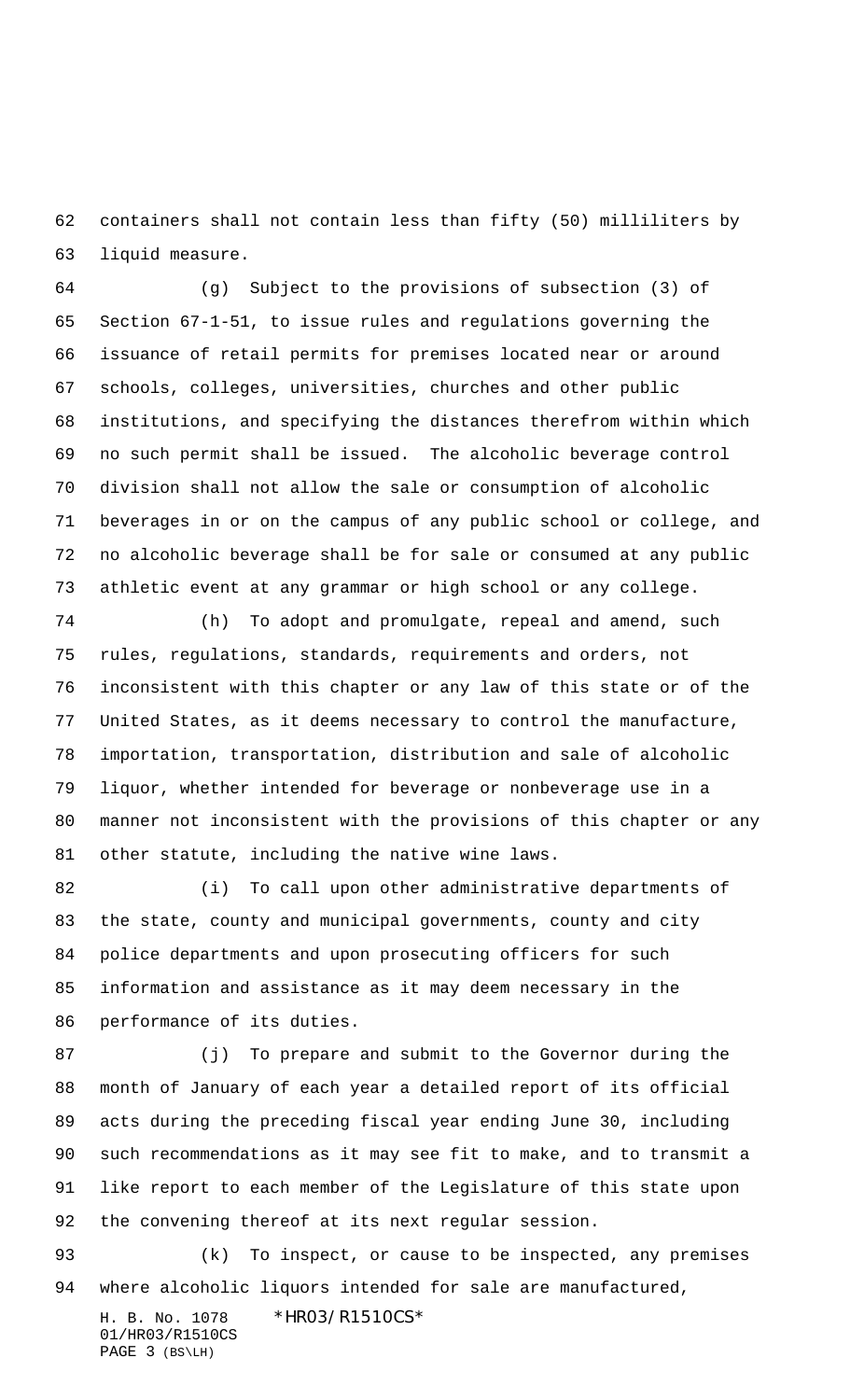stored, distributed or sold, and to examine or cause to be examined all books and records pertaining to the business conducted therein.

 (l) In the conduct of any hearing authorized to be held by the commission, to hear testimony and take proof material for 100 its information in the discharge of its duties under this chapter; to issue subpoenas, which shall be effective in any part of this state, requiring the attendance of witnesses and the production of books and records; to administer or cause to be administered 104 oaths; and to examine or cause to be examined any witness under oath. Any court of record, or any judge thereof, may by order duly entered require the attendance of witnesses and the production of relevant books subpoenaed by the commission, and such court or judge may compel obedience to its or his order by proceedings for contempt.

 (m) To investigate the administration of laws in relation to alcoholic liquors in this and other states and any foreign countries, and to recommend from time to time to the Governor and through him to the Legislature of this state such amendments to this chapter, if any, as it may think desirable.

 (n) To designate hours and days when alcoholic beverages may be sold in different localities in the state which permit such sale.

 (o) To assign employees to posts of duty at locations where they will be most beneficial for the control of alcoholic beverages, to remove, to dismiss, to suspend without pay, to act as a trial board in hearings based upon charges against employees. After twelve (12) months' service, no employee shall be removed, dismissed, demoted or suspended without just cause and only after being furnished with reasons for such removal, dismissal, demotion or suspension, and upon request given a hearing in his own defense.

H. B. No. 1078 \*HR03/R1510CS\* 01/HR03/R1510CS PAGE 4 (BS\LH)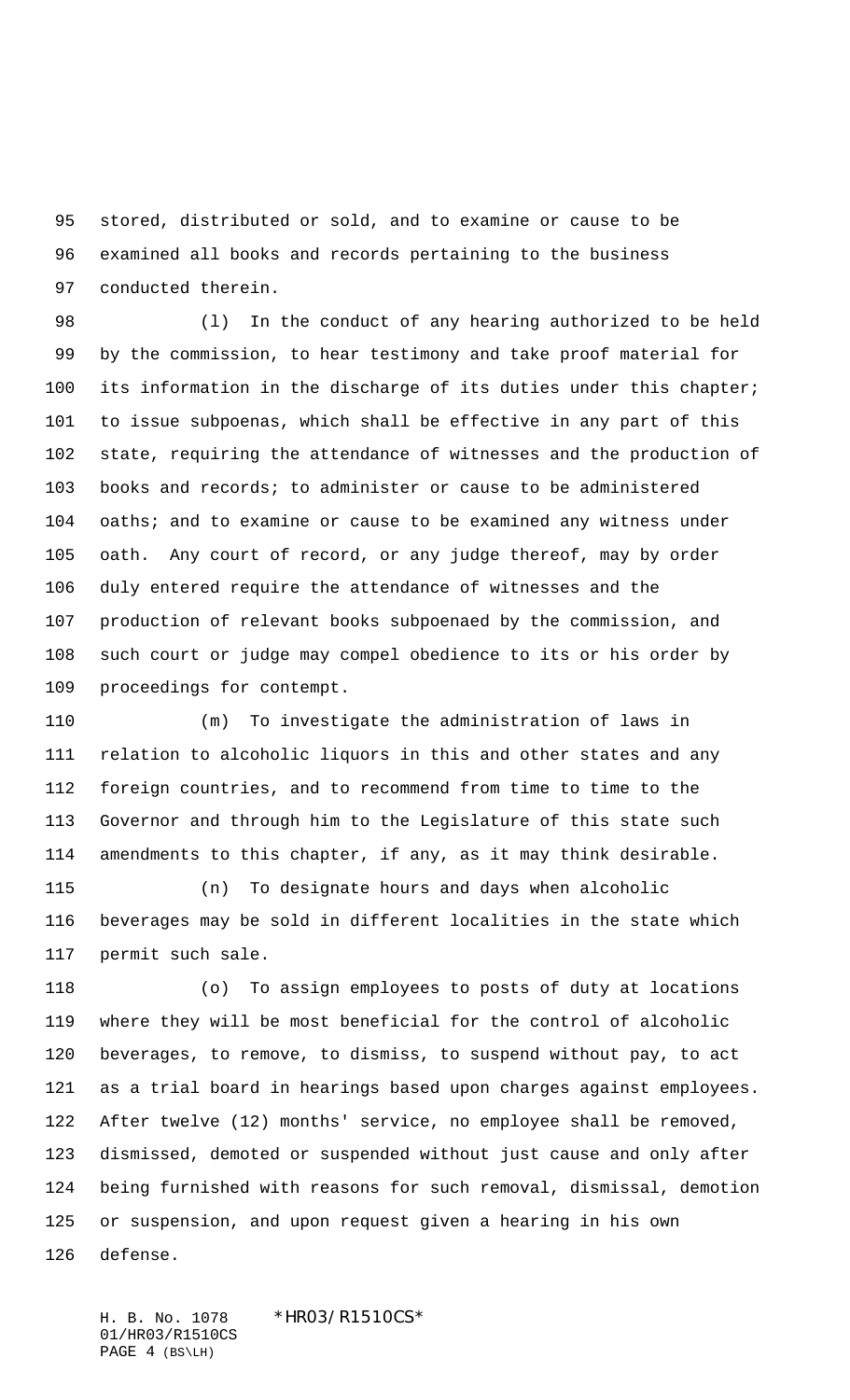(p) All hearings conducted by the commission shall be open to the public, and, when deemed necessary, a written transcript shall be made of the testimony introduced thereat.

 (q) To adopt and promulgate rules and regulations for suspension or revocation of identification cards of employees of permittees for violations of the alcoholic beverage control laws, rules or regulations.

 (r) To enforce the provisions made unlawful by Section 135  $67-3-53$ .

 **[From and after July 1, 2002, this section will read as follows:]**

 67-1-37. The State Tax Commission, under its duties and powers with respect to the Alcoholic Beverage Control Division therein, shall have the following powers, functions and duties:

 (a) To issue or refuse to issue any permit provided for by this chapter, or to extend the permit or remit in whole or any part of the permit monies when the permit cannot be used due to a natural disaster or Act of God.

H. B. No. 1078 \*HR03/R1510CS\* 01/HR03/R1510CS PAGE 5 (BS\LH) (b) To revoke, suspend or cancel, for violation of or noncompliance with the provisions of this chapter, or the law governing the production and sale of native wines, or any lawful rules and regulations of the commission issued hereunder, or for other sufficient cause, any permit issued by it under the provisions of this chapter; however, no such permit shall be revoked, suspended or cancelled except after a hearing of which the permit holder shall have been given reasonable notice and an opportunity to be heard. The board shall be authorized to suspend the permit of any permit holder for being out of compliance with an order for support, as defined in Section 93-11-153. The procedure for suspension of a permit for being out of compliance with an order for support, and the procedure for the reissuance or reinstatement of a permit suspended for that purpose, and the payment of any fees for the reissuance or reinstatement of a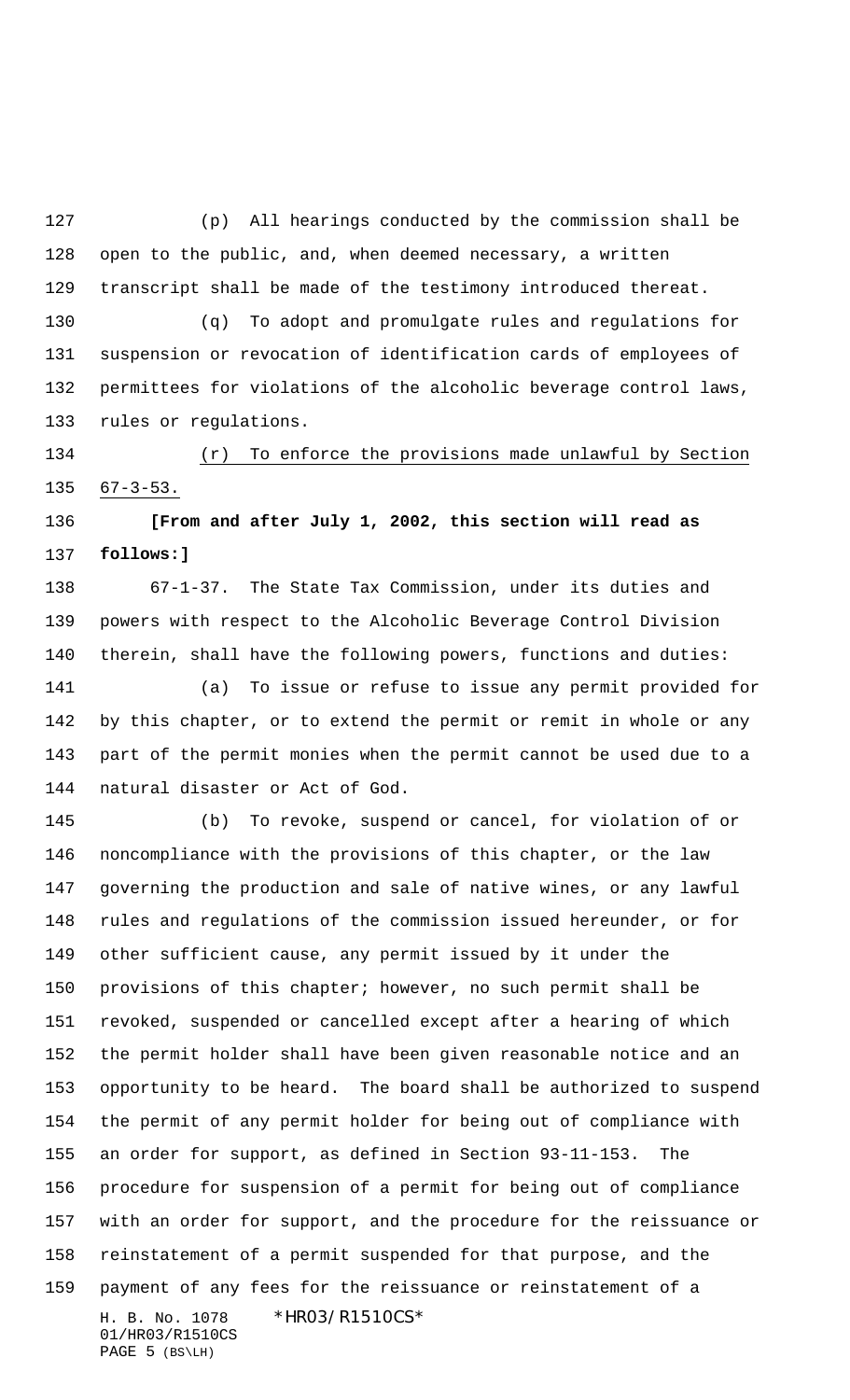permit suspended for that purpose, shall be governed by Section 93-11-157 or 93-11-163, as the case may be. If there is any conflict between any provision of Section 93-11-157 or 93-11-163 and any provision of this chapter, the provisions of Section 93-11-157 or 93-11-163, as the case may be, shall control.

 (c) To prescribe forms of permits and applications for permits and of all reports which it deems necessary in administering this chapter.

 (d) To fix standards, not in conflict with those prescribed by any law of this state or of the United States, to secure the use of proper ingredients and methods of manufacture of alcoholic beverages.

 (e) To issue rules regulating the advertising of alcoholic beverages in the state in any class of media and permitting advertising of the retail price of alcoholic beverages.

 (f) To issue reasonable rules and regulations, not inconsistent with the federal laws or regulations, requiring informative labeling of all alcoholic beverages offered for sale within this state and providing for the standards of fill and shapes of retail containers of alcoholic beverages; however, such containers shall not contain less than fifty (50) milliliters by liquid measure.

 (g) Subject to the provisions of subsection (3) of Section 67-1-51, to issue rules and regulations governing the issuance of retail permits for premises located near or around schools, colleges, universities, churches and other public institutions, and specifying the distances therefrom within which no such permit shall be issued. The alcoholic beverage control division shall not allow the sale or consumption of alcoholic beverages in or on the campus of any public school or college, and no alcoholic beverage shall be for sale or consumed at any public athletic event at any grammar or high school or any college.

H. B. No. 1078 \*HR03/R1510CS\* 01/HR03/R1510CS PAGE 6 (BS\LH)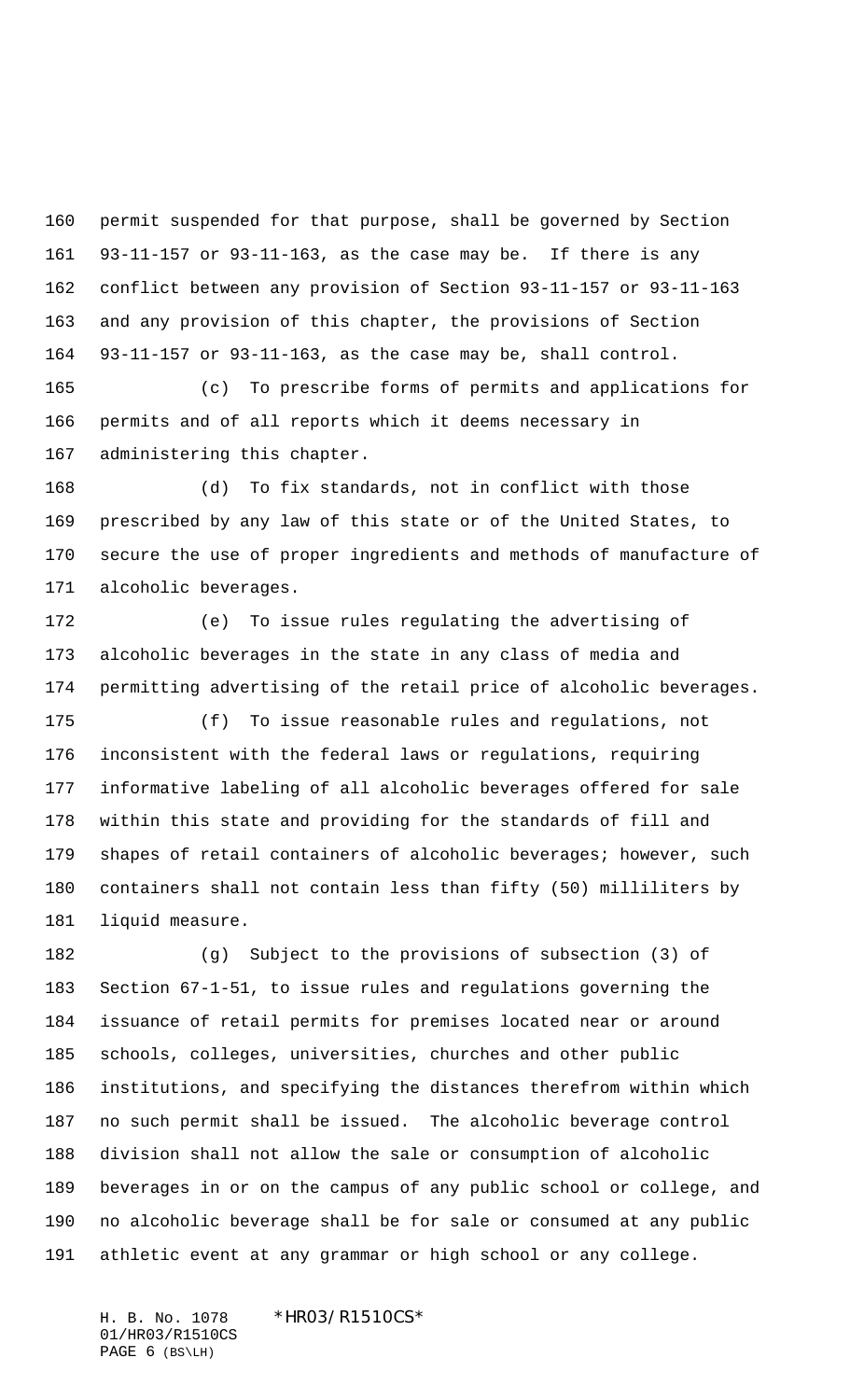(h) To adopt and promulgate, repeal and amend, such rules, regulations, standards, requirements and orders, not inconsistent with this chapter or any law of this state or of the United States, as it deems necessary to control the manufacture, importation, transportation, distribution and sale of alcoholic liquor, whether intended for beverage or nonbeverage use in a manner not inconsistent with the provisions of this chapter or any other statute, including the native wine laws.

 (i) To call upon other administrative departments of the state, county and municipal governments, county and city police departments and upon prosecuting officers for such information and assistance as it may deem necessary in the performance of its duties.

 (j) To prepare and submit to the Governor during the month of January of each year a detailed report of its official acts during the preceding fiscal year ending June 30, including such recommendations as it may see fit to make, and to transmit a like report to each member of the Legislature of this state upon the convening thereof at its next regular session.

 (k) To inspect, or cause to be inspected, any premises where alcoholic liquors intended for sale are manufactured, stored, distributed or sold, and to examine or cause to be examined all books and records pertaining to the business conducted therein.

H. B. No. 1078 \*HR03/R1510CS\* 01/HR03/R1510CS PAGE 7 (BS\LH) (l) In the conduct of any hearing authorized to be held by the commission, to hear testimony and take proof material for its information in the discharge of its duties under this chapter; to issue subpoenas, which shall be effective in any part of this state, requiring the attendance of witnesses and the production of books and records; to administer or cause to be administered 222 oaths; and to examine or cause to be examined any witness under oath. Any court of record, or any judge thereof, may by order duly entered require the attendance of witnesses and the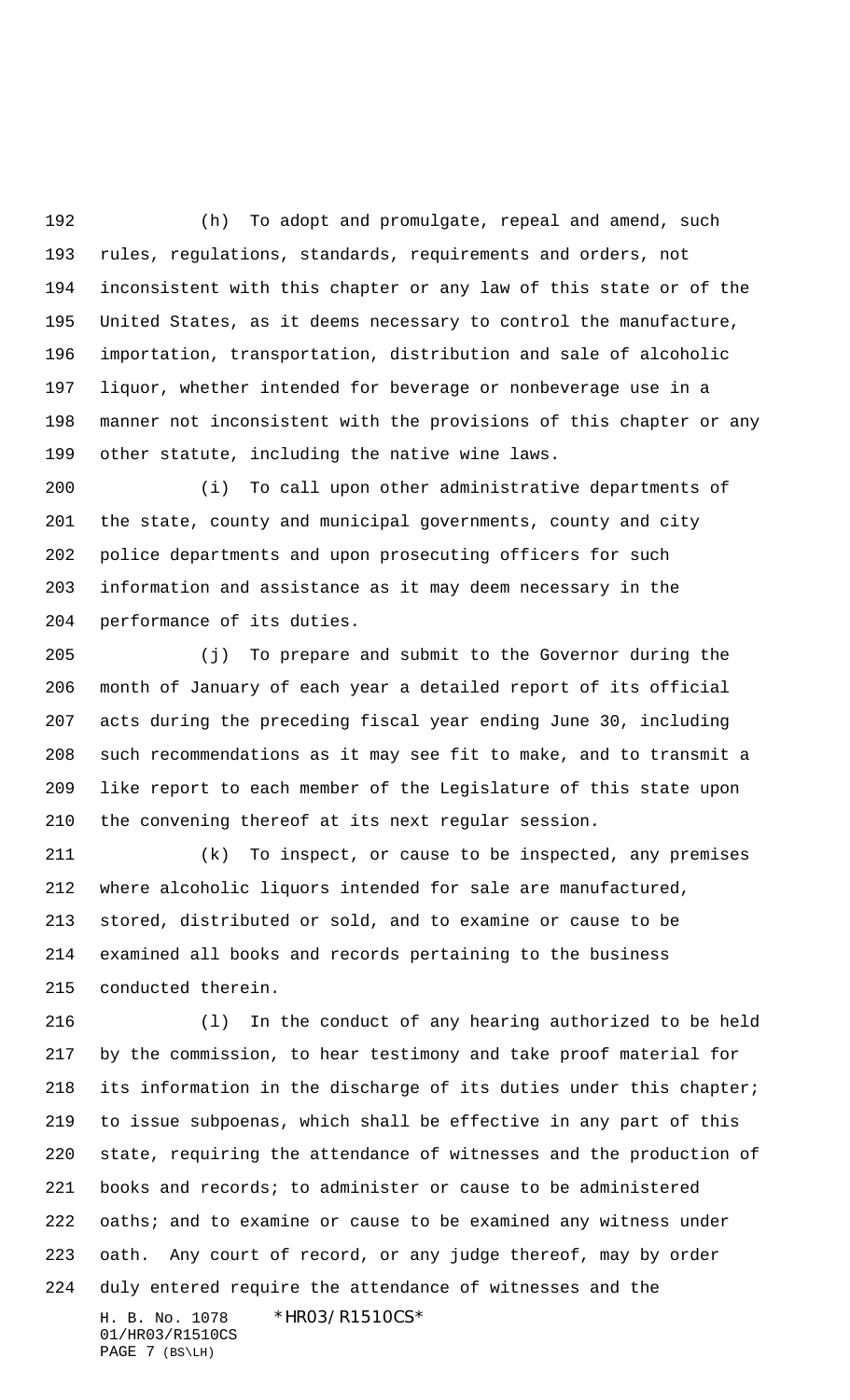production of relevant books subpoenaed by the commission, and such court or judge may compel obedience to its or his order by proceedings for contempt.

 (m) To investigate the administration of laws in relation to alcoholic liquors in this and other states and any foreign countries, and to recommend from time to time to the Governor and through him to the Legislature of this state such amendments to this chapter, if any, as it may think desirable.

 (n) To designate hours and days when alcoholic beverages may be sold in different localities in the state which permit such sale.

 (o) To assign employees to posts of duty at locations where they will be most beneficial for the control of alcoholic beverages, to remove, to dismiss, to suspend without pay, to act as a trial board in hearings based upon charges against employees. After twelve (12) months' service, no employee shall be removed, dismissed, demoted or suspended without just cause and only after being furnished with reasons for such removal, dismissal, demotion or suspension, and upon request given a hearing in his own defense.

 (p) All hearings conducted by the commission shall be open to the public, and, when deemed necessary, a written transcript shall be made of the testimony introduced thereat.

 (q) To adopt and promulgate rules and regulations for suspension or revocation of identification cards of employees of permittees for violations of the alcoholic beverage control laws, rules or regulations.

 SECTION 3. Section 67-3-31, Mississippi Code of 1972, is amended as follows:

H. B. No. 1078 \*HR03/R1510CS\* 01/HR03/R1510CS PAGE 8 (BS\LH) **[Until July 1, 2002, this section will read as follows:]** 67-3-31. Proceedings for the revocation or suspension of any permit authorizing the sale of beer or wine at retail for a violation of any of the provisions of Section 67-3-53 may be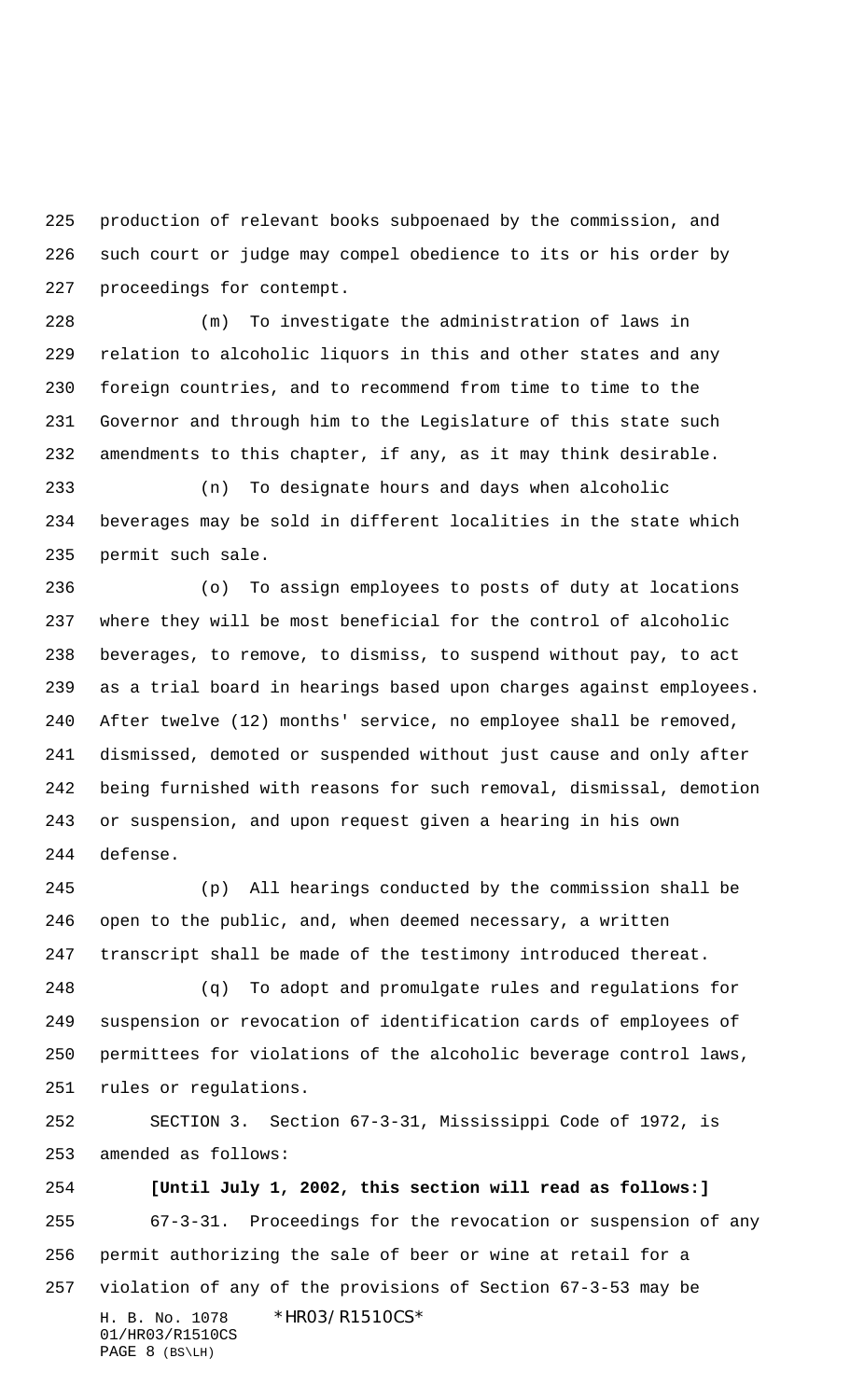brought in the circuit or county court of the county in which the licensed premises are located. Such proceedings shall be entitled in the name of the state and against the permittee and shall be instituted by filing a complaint with the clerk of the court. The complaint may be filed by the county prosecuting attorney of the county upon his own initiative or, then by the district attorney of the district in which the county is located, and it shall be mandatory upon the county prosecuting attorney, or district attorney as the case may be, to file a complaint when requested to do so by a peace officer or any person as hereinafter provided. Any peace officer within his jurisdiction or any enforcement officer of the Alcoholic Beverage Control Division within the State Tax Commission who learns that a retail permittee within his jurisdiction has violated any of the provisions of such section shall file with the county prosecuting attorney of the county in which the licensed premises are located, or, then with the district attorney of the district in which such county is located, an affidavit specifying in detail the facts alleged to constitute such violation, and requesting that a complaint be filed against the permittee for the revocation or suspension of his permit. A like affidavit may be filed with the county prosecuting attorney, or district attorney as the case may be, by any person who resides, and has for at least one (1) year prior thereto resided within the county in which the licensed premises are located requesting that a complaint be filed for the revocation or suspension of the permittee's permit. Promptly upon receiving any such affidavit the county prosecuting attorney, or district attorney, shall prepare a proper complaint, which shall be signed and sworn to by the person or persons filing the affidavit with him, and the county prosecuting attorney or district attorney shall file the complaint with the clerk of the circuit or county court.

H. B. No. 1078 \*HR03/R1510CS\* 01/HR03/R1510CS PAGE 9 (BS\LH)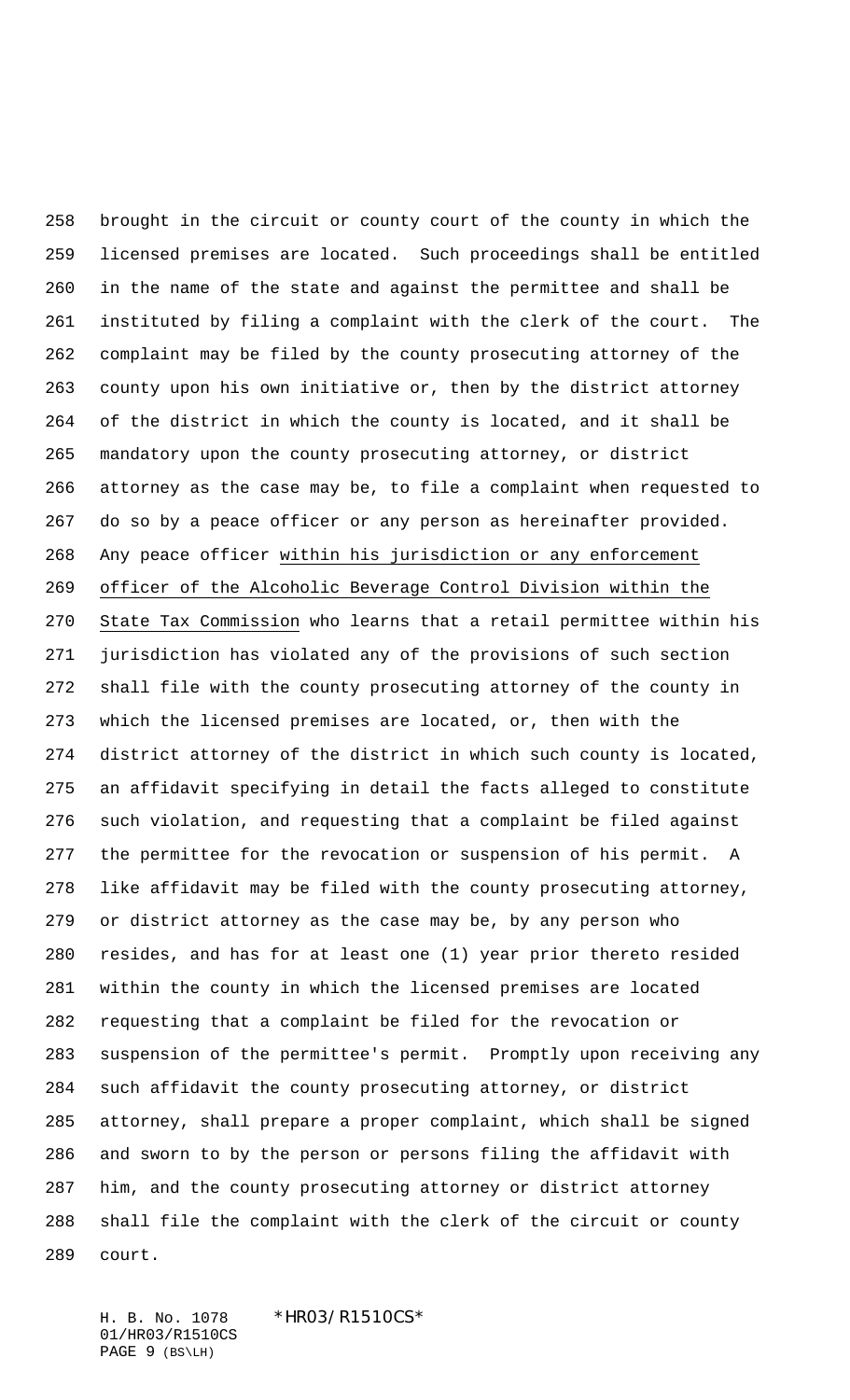## **[From and after July 1, 2002, this section will read as follows:]**

H. B. No. 1078 \*HR03/R1510CS\* 01/HR03/R1510CS 67-3-31. Proceedings for the revocation or suspension of any permit authorizing the sale of beer or wine at retail for a violation of any of the provisions of Section 67-3-53 may be brought in the circuit or county court of the county in which the licensed premises are located. Such proceedings shall be entitled in the name of the state and against the permittee and shall be instituted by filing a complaint with the clerk of the court. The complaint may be filed by the county prosecuting attorney of the county upon his own initiative or, then by the district attorney of the district in which the county is located, and it shall be mandatory upon the county prosecuting attorney, or district attorney as the case may be, to file a complaint when requested to do so by a peace officer or any person as hereinafter provided. Any peace officer who learns that a retail permittee within his jurisdiction has violated any of the provisions of such section shall file with the county prosecuting attorney of the county in which the licensed premises are located, or, then with the district attorney of the district in which such county is located, an affidavit specifying in detail the facts alleged to constitute such violation, and requesting that a complaint be filed against the permittee for the revocation or suspension of his permit. A like affidavit may be filed with the county prosecuting attorney, or district attorney as the case may be, by any person who resides, and has for at least one (1) year prior thereto resided within the county in which the licensed premises are located requesting that a complaint be filed for the revocation or suspension of the permittee's permit. Promptly upon receiving any such affidavit the county prosecuting attorney, or district attorney, shall prepare a proper complaint, which shall be signed and sworn to by the person or persons filing the affidavit with him, and the county prosecuting attorney or district attorney

PAGE 10 (BS\LH)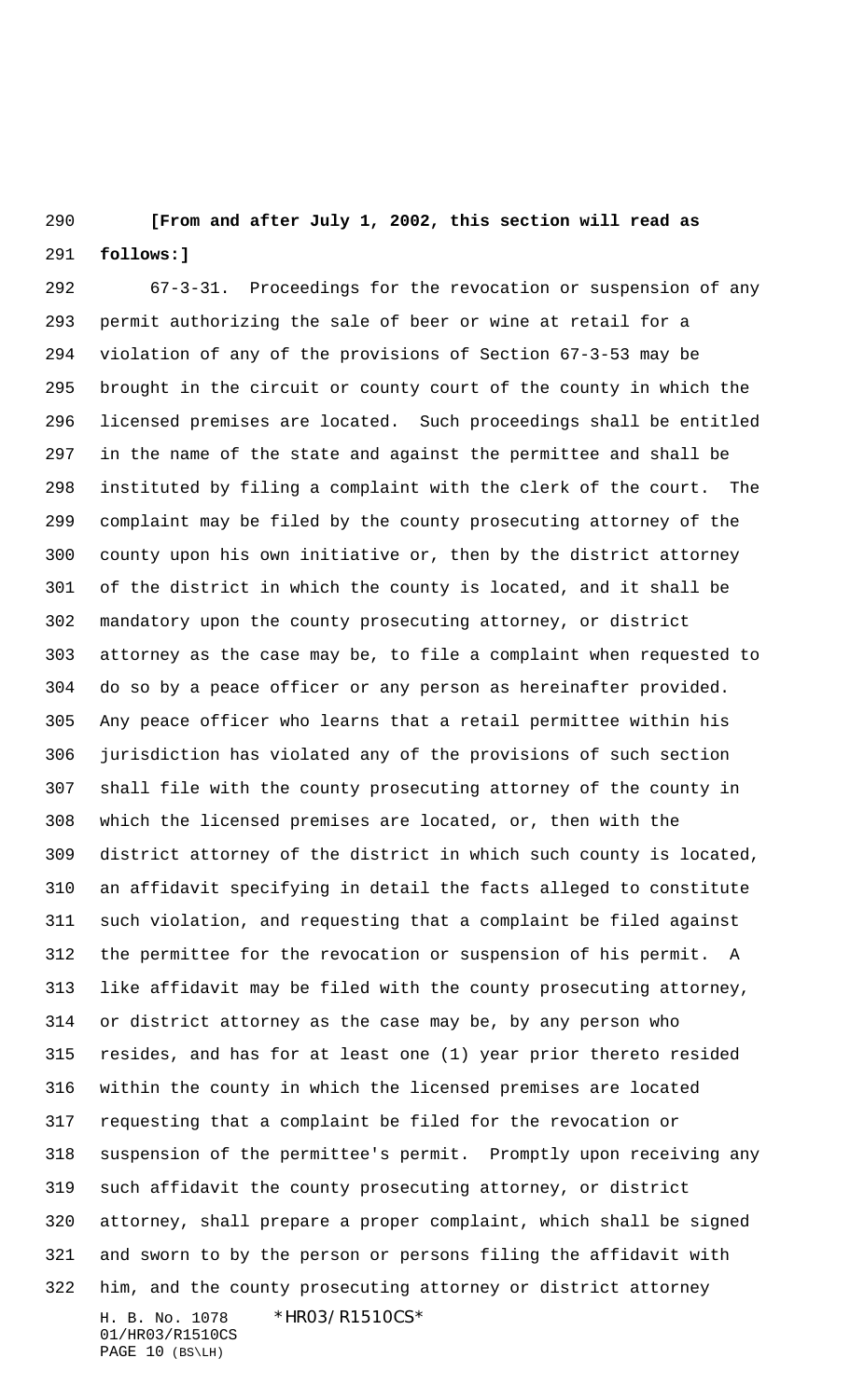shall file the complaint with the clerk of the circuit or county court.

 SECTION 4. Section 67-3-37, Mississippi Code of 1972, is amended as follows:

 **[Until July 1, 2002, this section will read as follows:]** 67-3-37. It shall be the duty of the county prosecuting attorney or the district attorney, as the case may be, to file complaints as provided in Section 67-3-31 and to prosecute diligently and without delay all complaints filed by him.

 It shall be the duty of all peace officers **\* \* \***, within their jurisdiction, and all enforcement officers of the Alcoholic Beverage Control Division of the State Tax Commission to enforce the provisions of Section 67-3-53 and they shall frequently visit all licensed premises within their jurisdiction to determine whether such permittees are complying with the laws. They shall promptly investigate all complaints made to them by any citizen relative to any alleged violations of such section within their jurisdiction. When any peace officer or enforcement officer of the Alcoholic Beverage Control Division has knowledge of a violation of such section committed by a permittee within his jurisdiction, it shall be his duty forthwith to file an affidavit with the county prosecuting attorney or district attorney requesting that a complaint be filed for the revocation or suspension of the permit of the permittee.

 **[From and after July 1, 2002, this section will read as follows:]**

H. B. No. 1078 \*HR03/R1510CS\* 01/HR03/R1510CS PAGE 11 (BS\LH) 67-3-37. It shall be the duty of the county prosecuting attorney or the district attorney, as the case may be, to file complaints as provided in Section 67-3-31 and to prosecute diligently and without delay all complaints filed by him. It shall be the duty of all peace officers to enforce, within their jurisdiction, the provisions of Section 67-3-53 and they shall frequently visit all licensed premises within their